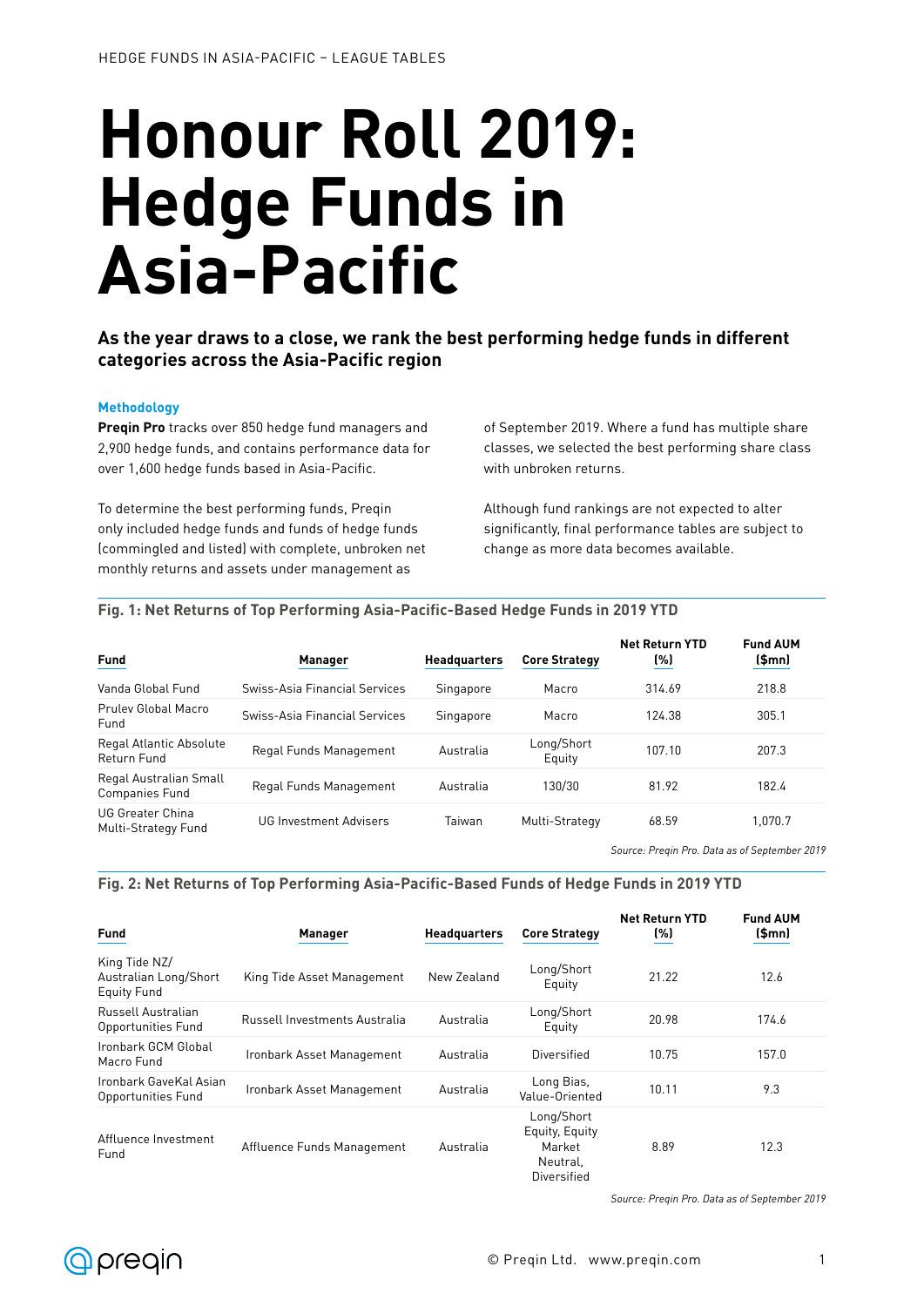## **Fig. 3: Net Returns of Top Performing Asia-Pacific-Based Equity Strategies Hedge Funds in 2019 YTD**

| <b>Fund</b>                                       | <b>Manager</b>           | <b>Headquarters</b> | <b>Core Strategy</b> | <b>Net Return YTD</b><br>(%) | <b>Fund AUM</b><br>\$mn] |
|---------------------------------------------------|--------------------------|---------------------|----------------------|------------------------------|--------------------------|
| Regal Atlantic Absolute<br>Return Fund            | Regal Funds Management   | Australia           | Long/Short<br>Equity | 107.10                       | 207.3                    |
| Regal Australian Small<br><b>Companies Fund</b>   | Regal Funds Management   | Australia           | 130/30               | 81.92                        | 182.4                    |
| Kingsferry Classic<br>Value Fund I                | Kingsferry Capital       | China               | Value-Oriented       | 65.77                        | 53.1                     |
| Japan-Up Unit Trust                               | <b>Strategic Capital</b> | <b>Japan</b>        | Value-Oriented       | 56.68                        | 122.2                    |
| Regal Australian Long<br><b>Short Equity Fund</b> | Regal Funds Management   | Australia           | 130/30               | 40.06                        | 91.2                     |

*Source: Preqin Pro. Data as of September 2019*

## **Fig. 4: Net Returns of Top Performing Asia-Pacific-Based Macro Strategies Hedge Funds in 2019 YTD**

| <b>Fund</b>                                        | <b>Manager</b>                  | <b>Headquarters</b> | <b>Core Strategy</b> | <b>Net Return YTD</b><br>(%) | <b>Fund AUM</b><br>\$mn] |
|----------------------------------------------------|---------------------------------|---------------------|----------------------|------------------------------|--------------------------|
| Vanda Global Fund                                  | Swiss-Asia Financial Services   | Singapore           | Macro                | 314.69                       | 218.8                    |
| Pruley Global Macro<br>Fund                        | Swiss-Asia Financial Services   | Singapore           | Macro                | 124 38                       | 305.1                    |
| Quantedge Global Fund                              | Quantedge Capital               | Singapore           | Macro                | 68.32                        | 2.151.5                  |
| Golden Horse Global<br>Macro Discretionary<br>Fund | Golden Horse Fund<br>Management | Singapore           | Macro                | 59.20                        | 17.5                     |
| Acrometric Fund SP                                 | Epiphany Asset Management       | Hong Kong           | Macro                | 44.96                        | 12.2                     |

*Source: Preqin Pro. Data as of September 2019*

#### **Fig. 5: Net Returns of Top Performing Asia-Pacific-Based Credit Strategies Hedge Funds in 2019 YTD**

| <b>Fund</b>                                  | <b>Manager</b>                     | <b>Headquarters</b> | <b>Core Strategy</b>                  | <b>Net Return YTD</b><br>(%) | <b>Fund AUM</b><br>\$mn] |
|----------------------------------------------|------------------------------------|---------------------|---------------------------------------|------------------------------|--------------------------|
| Sanchi Credit Value<br>Fund                  | Ariana Investment<br>Management    | Singapore           | Fixed Income                          | 38.78                        | 45.5                     |
| DeepBlue Asia Credit<br>Fund SP              | DeepBlue Global Investment         | Hong Kong           | Long/Short<br>Credit                  | 15.61                        | 129.0                    |
| Lakefront No.10<br><b>Enhanced Bond Fund</b> | Lakefront Asset Management<br>(BJ) | China               | Long/Short<br>Credit, Fixed<br>Income | 11.53                        | 376.8                    |
| Triada Asia Credit<br>Opportunities Fund     | Triada Capital                     | Hong Kong           | Long/Short<br>Credit                  | 11.21                        | 111.8                    |
| Serica Credit Balanced<br>Fund               | Serica Partners Asia Limited       | Hong Kong           | Long/Short<br>Credit                  | 10.93                        | 143.7                    |

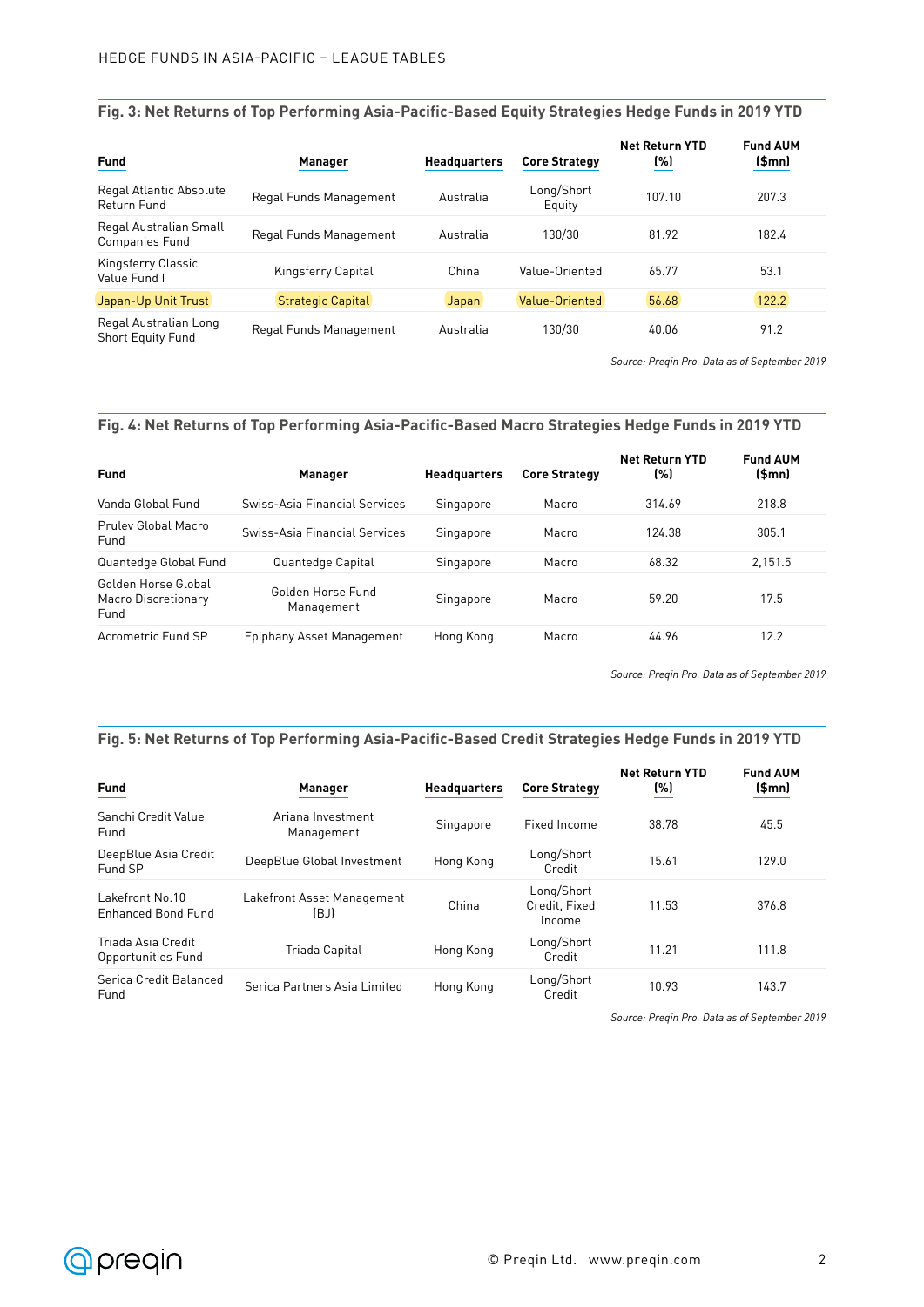**Fig. 6: Net Returns of Top Performing Asia-Pacific-Based Relative Value Strategies Hedge Funds in 2019 YTD**

| <b>Fund</b>                                         | <b>Manager</b>                            | <b>Headquarters</b> | <b>Core Strategy</b>                                                   | <b>Net Return YTD</b><br>(%) | <b>Fund AUM</b><br>\$mn] |
|-----------------------------------------------------|-------------------------------------------|---------------------|------------------------------------------------------------------------|------------------------------|--------------------------|
| Regal Tasman Market<br>Neutral Fund                 | Regal Funds Management                    | Australia           | <b>Equity Market</b><br>Neutral                                        | 24.03                        | 139.6                    |
| Amazon Market<br>Neutral Fund                       | Regal Funds Management                    | Australia           | Relative Value<br>Arbitrage,<br>Equity Market<br>Neutral               | 20.08                        | 166.0                    |
| Ellerston Australian<br>Market Neutral Fund         | <b>Ellerston Capital</b>                  | Australia           | <b>Relative Value</b><br>Arbitrage,<br><b>Equity Market</b><br>Neutral | 9.96                         | 130.5                    |
| Sino Vision-Greater<br>China Market Neutral<br>Fund | <b>Grand Alliance Asset</b><br>Management | Hong Kong           | <b>Equity Market</b><br>Neutral                                        | 8.40                         | 584.7                    |
| Red Cliff Asia Fund                                 | Red Cliff Asset Management                | Hong Kong           | Relative Value<br>Arbitrage                                            | 7.30                         | 1,444.0                  |

*Source: Preqin Pro. Data as of September 2019*

## **Fig. 7: Net Returns of Top Performing Asia-Pacific-Based Multi-Strategy Hedge Funds in 2019 YTD**

| <b>Fund</b>                                            | <b>Manager</b>                | <b>Headquarters</b> | <b>Core Strategy</b> | <b>Net Return YTD</b><br>(%) | <b>Fund AUM</b><br>\$mn] |
|--------------------------------------------------------|-------------------------------|---------------------|----------------------|------------------------------|--------------------------|
| UG Greater China<br>Multi-Strategy Fund                | <b>UG Investment Advisers</b> | Taiwan              | Multi-Strategy       | 68.59                        | 1.070.7                  |
| UG Hidden Dragon<br><b>Special Opportunity</b><br>Fund | UG Investment Advisers        | Taiwan              | Multi-Strategy       | 65.13                        | 643.7                    |
| Lucerne Composite<br>Fund                              | Lucerne Investment Partners   | Australia           | Multi-Strategy       | 19.44                        | 32.9                     |
| Zhongcai Algorithm<br>Long Short Fund<br>Series One SP | Zhongcai Asset Management     | Hong Kong           | Multi-Strategy       | 17.57                        | 17.7                     |
| KS Asia Absolute<br>Return Fund IC                     | Gen2 Partners                 | Hong Kong           | Multi-Strategy       | 17.26                        | 857.2                    |

*Source: Preqin Pro. Data as of September 2019*

#### **Fig. 8: Net Returns of Top Performing Asia-Pacific-Based Emerging (Less than \$100mn) Hedge Funds in 2019 YTD**

| <b>Fund</b>                                               | <b>Manager</b>                  | <b>Headquarters</b> | <b>Core Strategy</b> | <b>Net Return YTD</b><br>(%) | <b>Fund AUM</b><br>\$mn] |
|-----------------------------------------------------------|---------------------------------|---------------------|----------------------|------------------------------|--------------------------|
| Kingsferry Classic<br>Value Fund I                        | Kingsferry Capital              | China               | Value-Oriented       | 65.77                        | 53.1                     |
| Golden Horse Global<br><b>Macro Discretionary</b><br>Fund | Golden Horse Fund<br>Management | Singapore           | Macro                | 59.20                        | 17.5                     |
| Acrometric Fund SP                                        | Epiphany Asset Management       | Hong Kong           | Macro                | 44.96                        | 12.2                     |
| Regal Australian Long<br><b>Short Equity Fund</b>         | Regal Funds Management          | Australia           | 130/30               | 40.06                        | 91.2                     |
| Sanchi Credit Value<br>Fund                               | Ariana Investment<br>Management | Singapore           | Fixed Income         | 38.78                        | 45.5                     |